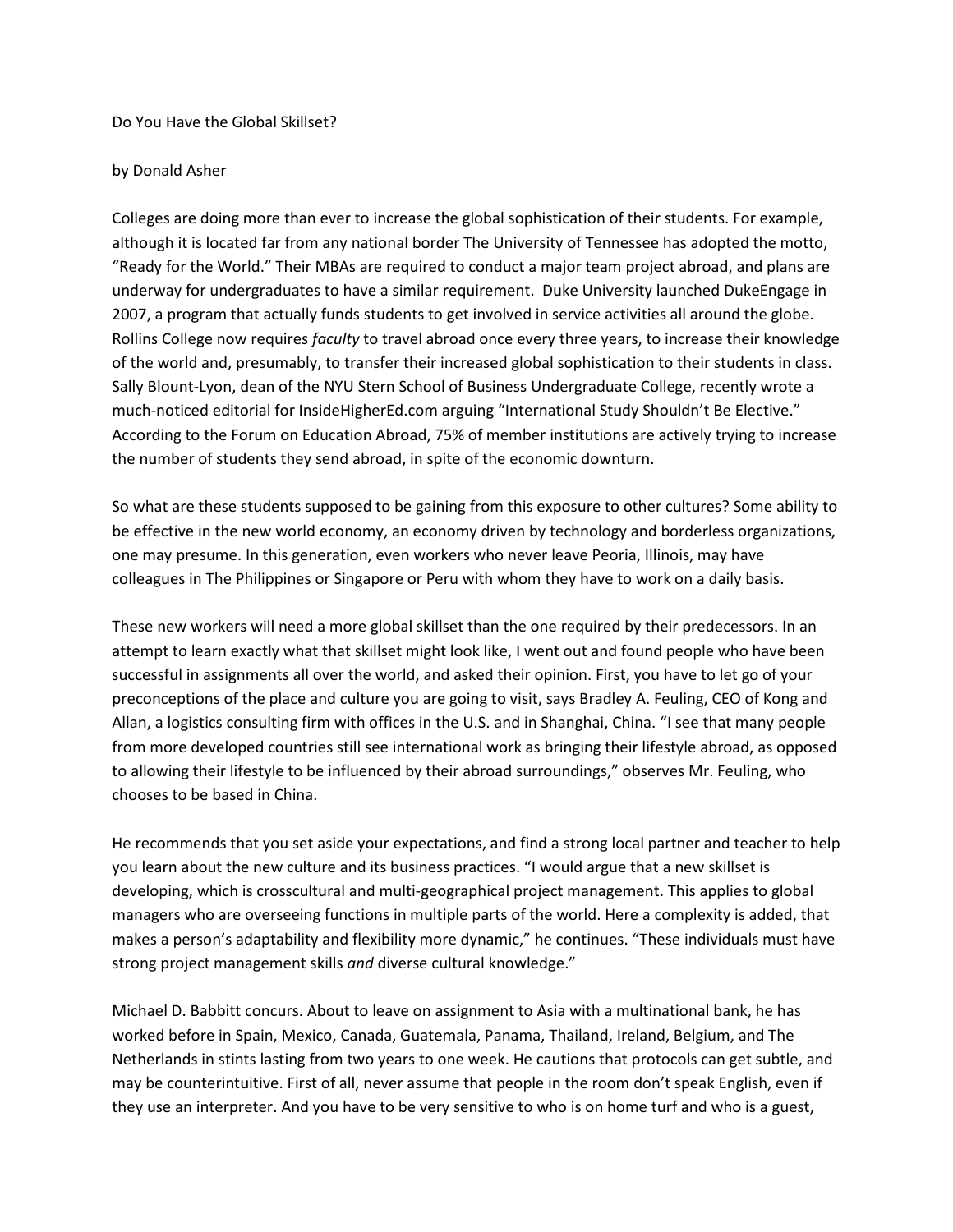and who is selling and who is acting as a customer. "There definitely are nuances, things you do differently," he says. "For example, you don't bow to someone outside of Asia, even when meeting an Asian, unless you know them and have a history with them, in which case you may exchange bows. It gets complicated."

Mr. Babbitt believes the days when Americans could ignore local customs and fail to prepare for international travel are over. "America is great," he says, "but the rest of the world is catching up, and if you want to do business with other people, you have to speak and interact in a respectful way. This is critical to having successful actions in business and in private, when you're abroad." While working for an international bank, Mr. Babbitt spent three weeks preparing for each one-week trip. "If you are calling on them in their country, you are expected to know something about their culture and how things are done. I would look at the local market, and know which executives and whom I was to call on. It was more than just cultural preparation. I was getting ready to build relationships."

Language skills are also key, says Babbitt, who became fluent in Spanish, and taught himself some local words and phrases wherever he was assigned.

Samir Prakash Sahoo also believes languages are the ultimate key to international success. Now an MBA student in the Midwest, he was most recently a marine engineer for Chevron's international tanker fleet. "Officers were Italian, Danish, Scandinavian, Filipino, Turkish, British, Indian, or Asian, and the crew was usually Indian and Filipino. There were always a lot of languages on the boat, but English was the official language, even for the crew." In spite of that, languages were critical for success *off* the boat. He had to engage with suppliers, engineers, and technical consultants in Singapore, Saudi Arabia, Nigeria, China, Mexico, Indonesia, Malaysia, and South Africa, where conversations might start in English and then veer off into any of a dozen languages.

"You can do business anywhere in the world. You just need to learn a few languages, such as Spanish, French, Italian, or Chinese—at least Spanish and Chinese, and maybe French," says Mr. Sahoo. Some might add Arabic and Japanese to this list. "Obviously you have to be fluent in English. Apart from that, you should be tolerant of different cultures, and have a strong curiosity to learn. You can't impose your own culture on others. You can observe and pick up a lot by interacting with other people. It's very exciting. [People] are very different in their living and working styles. I think you have to read about others' cultures, have a foundation of how people live and think in different areas of the world. Then, I would say that someone falls into the category of being a person who would find it very easy to do business anywhere in the world."

So how would you get started building a global skillset? First, you need to become business proficient in a market language. Take two or more years of foreign language. Study abroad for a full semester, not just a short "exposure" experience. Get an internship abroad, if you can at all, and then try very, very hard to get an offshore assignment for your first job out of college. A search on "internships abroad" will turn up over half a million opportunities. To learn about transnational opportunities and foreign hiring practices, the best place to go i[s www.goinglobal.com,](http://www.goinglobal.com/) a web site run by Mary Anne Thompson, who is